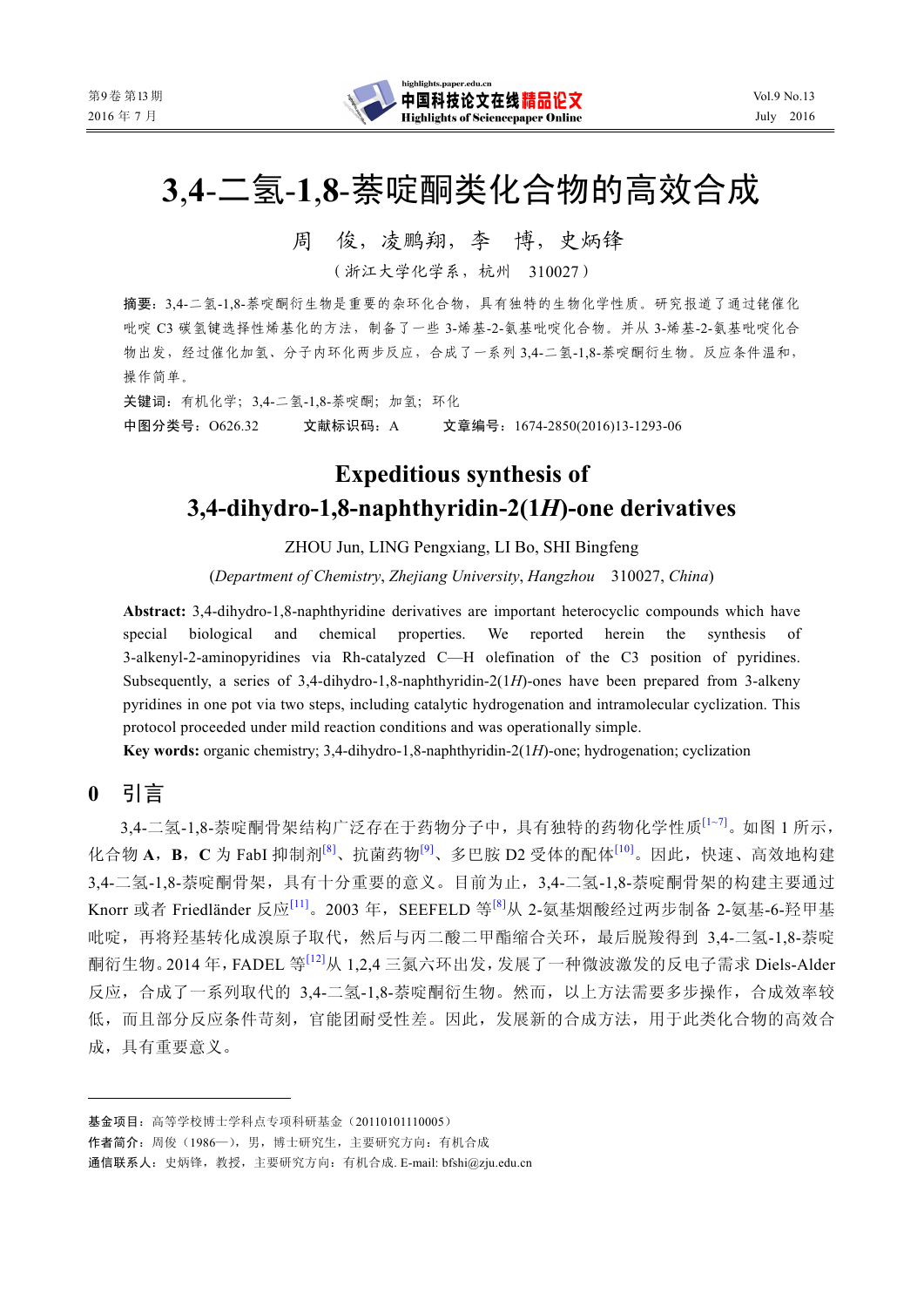

Fig. 1 Drug molecules containing 3,4-dihydro-1,8-naphthyridin-2(1*H*)-one skeleton

通过反合成分析法(如图 2 所示)不难看出, 化合物 **3** 可以由化合物 2 经过脱保护基、分子内关环得 到,而化合物 **2** 则可以由保护的 2-氨基吡啶与烯烃反应合成。合成化合物 **2** 的传统方法一般采用经典的 Heck 反应,这样,吡啶 C3 就需要预先上一个卤素,如 Br、I,增加了反应步骤,而且有的时候 Heck 偶联 的效果并不是很好,产率低。另一种方法是利用 Wittig 反应,这就要求吡啶 C3 有一个醛基,而醛基通常 采用导向的邻位金属锂化制得,需要严格无水无氧操作。本课题组之前报道了一种铑催化的吡啶 C3 选择 性烯基化反应<sup>[13]</sup>,通过吡啶 2 位特戊酰胺基的导向作用, 选择性地在吡啶 C3 位发生碳氢键活化/烯基化反 应。本文报道以 3-烯基-2-氨基吡啶化合物 **2** 为原料,高效合成 3,4-二氢-1,8-萘啶酮衍生物的方法。





# **1** 结果与讨论

# **1.1** 铑催化碳氢键活化合成 **3-**烯基**-2-**氨基吡啶化 合物 **2**

采用本课题组前期发展的铑催化吡啶 C3 碳氢 键选择性烯基化的反应条件[13],成功合成了一系列 3-烯基-2-氨基吡啶化合物 **2**(如表 1 所示)。供电子 基团(如甲氧基,**2a**)和吸电子基团(如氟和三氟甲 基,**2b** 和 **2c**)都能容忍,且产率良好。另外,还几 乎定量地制备了单烯基化产物(**2d**,100%)和双烯 基化产物(**2e**,98%)。

### **1.2 3,4-**二氢**-1,8-**萘啶酮的合成条件筛选

从 3-烯基吡啶衍生物到 3,4-二氢-1,8-萘啶酮, 研究设计了两种转化途径(如表 2 所示)。第一种



表 **1 3**-烯基-**2-**氨基吡啶化合物的合成

注: 反应条件: 特戊酰氨基吡啶 1 (0.2 mmol), 丙烯酸酯 (0.3 mmol), 二氯(五甲基环戊二烯基)合铑(III)二聚体(5 mmol%)和六氟锑 酸银(20 mmol%), 1, 2-二氯乙烷(2 mL), 反应温度为 120℃, 反应 时间为 24 h, 分离产率; a—丙烯酸乙酯为三当量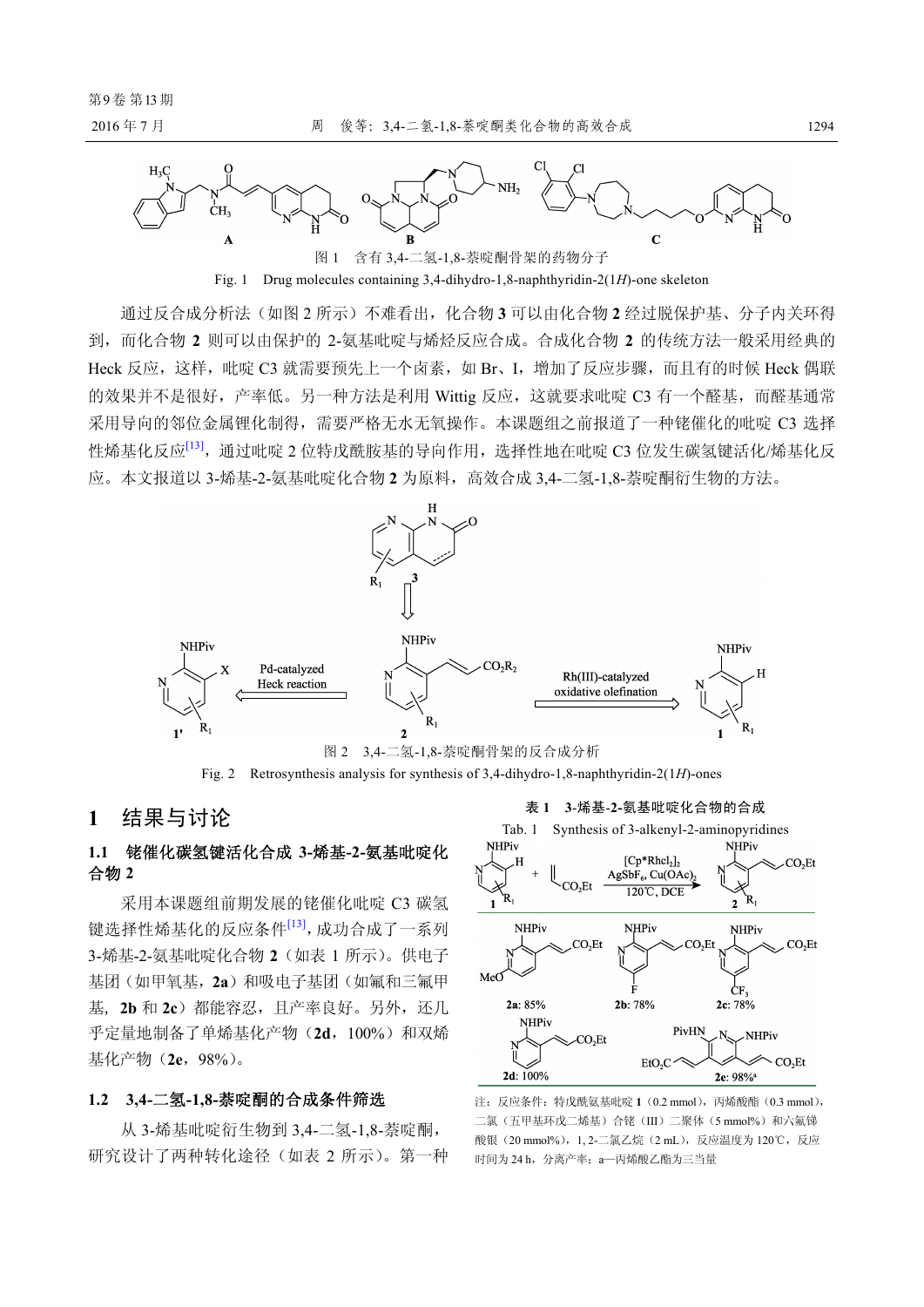方法,通过将 3-烯基吡啶化合物分子内关环,然后还原双键(Method **A**);另一种则是先将双键还原, 接着再分子内关环(Method **B**)。

表 **2** 条件筛选

|                |                                           | Conditions screen<br>Tab. 2                                                     |          |
|----------------|-------------------------------------------|---------------------------------------------------------------------------------|----------|
| $R_1$          | $R_1 \frac{1}{ 1 }$<br>H<br>H             | NHR <sub>3</sub><br>NHR <sub>3</sub><br>$-CO_2R_2$<br>$\angle CO_2R_2$<br>$R_1$ |          |
| 3              | Method A<br>4                             | Method $\mathbf{B} \quad \mathbf{R}_1$<br>$\mathbf{R}_1$<br>4'                  | H<br>3   |
| 编号             | R                                         | 反应条件                                                                            | 产率 a,b   |
|                | $R_1=H$ , $R_2=Et$ , $R_3=Piv$            | HCl $(3 \text{ mol/L})$ , $100\degree$ C, 4 h                                   | $21\%$ 4 |
| $\overline{2}$ | $R_1=H$ , $R_2=Et$ , $R_3=Piv$            | NaOEt, EtOH, $80 \sim 100^{\circ}$ C                                            | N.D. 4   |
| 3              | $R_1 = 5$ -Me, $R_2 = Et$ , $R_3 = Piv$   | NaOEt, EtOH, $80 \sim 100$ °C                                                   | N.D. 4   |
| 4              | $R_1 = 5-Br$ , $R_2 = nBu$ , $R_3 = Piv$  | NaOEt, EtOH, 80℃                                                                | N.D. 4   |
| 5              | $R_1 = 5$ -Me, $R_2 = Et$ , $R_3 = H$     | NaOEt, EtOH, $80 \sim 100^{\circ}$ C                                            | N.D. 4   |
| 6              | $R_1 = 5$ -Me, $R_2 = Et$ , $R_3 = H$     | NaH, THF, 60℃, 12 h                                                             | N.R.     |
|                | $R_1 = 5-Br$ , $R_2 = Et$ , $R_3 = H$     | NaOEt, $EtOH$ , $80^{\circ}$ C                                                  | N.D. 4   |
| 8              | $R_1 = 6$ -OMe, $R_2 = nBu$ , $R_3 = Piv$ | $H_2$ , Pd/C, MeOH, HCl (6 mol/L), 80°C, 6 h                                    | $84\%$ 3 |
|                |                                           |                                                                                 |          |

注: a-分离产率; b-N.D.表示未检测到目标产物, N.R.表示不反应

先尝试 Method **A**. 研究发现,在浓度为 3 mol/L 的盐酸作用下,100℃反应 4 h,只能够得到较低产 率的关环产物 **4**(编号 1);而当处于乙醇钠-乙醇体系中,则未检测到产物 **4** 的生成(编号 2~4)。由此, 猜想可能跟氨基上氮的亲核性不够有关。于是,先试着将保护基 Piv 脱除,在碱性条件下加热,可是, 仍然未检测到关环产物(编号 5~7)。

接下来,尝试 Method **B**. 令人高兴的是,6-甲氧基-3-烯基吡啶衍生物能够在钯碳作用下催化加氢, 几乎定量地得到双键被还原的产物,接下来在稀盐酸作用下,以较高产率得到关环产物 3,4-二氢-1,8-萘 啶酮化合物 **3a**(编号 8)。由此,可以确定 Method **B** 为标准条件。

#### **1.3** 底物拓展

确定了最佳反应条件后,研究制备了不同官能 团取代的3,4-二氢-1,8-萘啶酮衍生物(如表3所示)。 采用标准条件 Method **B**,将烯基化产物 **2** 置于一个 大气压氢气氛中,通过钯碳催化还原,最后在盐酸 作用下通过分子内关环,得到目标产物 3,4-二氢-1,8- 萘啶酮(**3a**~**3e**)。反应的官能团耐受性很好,供 电子基团(如甲氧基,**3a**)和吸电子基团(如氟和 三氟甲基,**3b** 和 **3c**)都能容忍。另外,二烯基化 产物也能在反应条件下得到相应的萘啶酮产物,产 率良好(**3e**,87%)。

表 3合成 3,4-二氢-1,8-萘啶酮



注: 反应条件: 化合物 2 (0.17 mmol), 氢气 (1 atm), Pd/C (10 mg),

甲醇(2 mL), 盐酸(6 mol/L, 0.5 mL)

# **2** 实验部分

#### **2.1** 实验设备与仪器

1,2-二氯乙烷(1,2-dichloroethane, DCE)经过氢化钙(CaH<sub>2</sub>)干燥处理,然后常压蒸馏。其余化学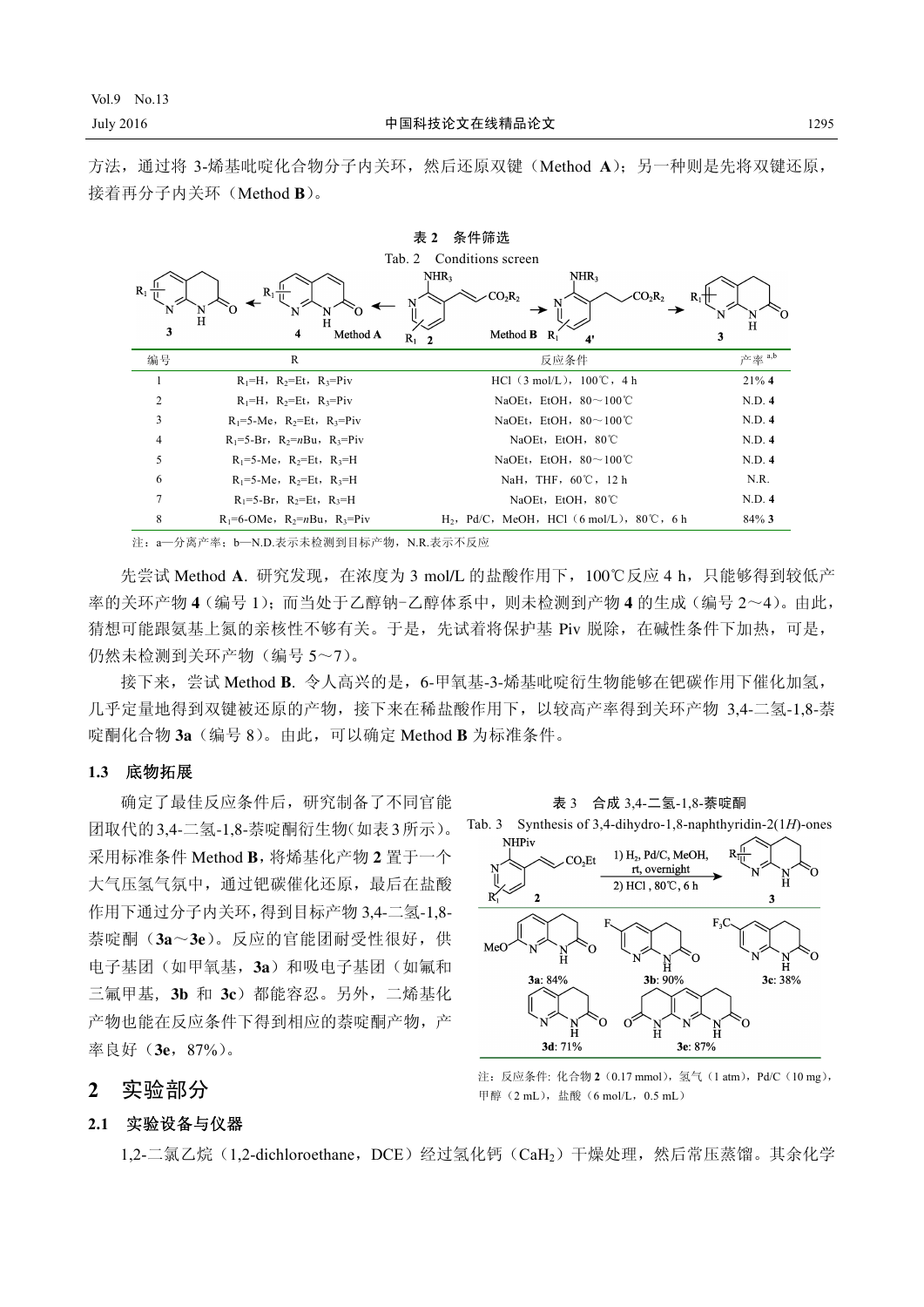试剂均购于市售试剂公司。<sup>1</sup>H 和 <sup>13</sup>C 核磁共振 (nuclear magnetic resonance, NMR) 谱采用 Bruker Avance 400 MHz 在 CDCI;为氘代溶剂室温下测得, 化学位移以四甲基硅(tetramethylsilane, TMS)为内标, 并 以 ppm 为单位表示。J 值表示耦合常数, 信号峰裂分模式分为单峰(s)、双峰(d)、三峰(t)、四重峰 (q)以及多重峰(m),或其组合。高分辨质谱(high resolution mass spectrum, HRMS)在 HRMS-TOF

仪上测得。红外光谱(infrared spectroscopy, IR)仪型号为 Bruke ATR-FTIR.

#### **2.2** 化合物的合成

1)特戊酰胺吡啶化合物 **1** 的合成

在 100 mL 圆底烧瓶中加入 2-氨基吡啶(5 mmol), 4-二甲基氨基吡啶(DMAP, 61 mg, 0.5 mmol, 0.1 equiv), NEt<sub>3</sub> (2 mL, 7.5 mmol, 1.5 equiv) 以及二氯甲烷 (dichloromethane, DCM, 20 mL), 冷却 至 0℃,滴加 PivCl(0.7 mL,6 mmol,1.2 equiv). 反应缓慢升至室温并搅拌过夜。薄层色谱法(thin layer chromatography, TLC)检测反应完毕, 加水淬灭, 用 DCM 萃取, 柱层析提纯<sup>[13]</sup>。

2)3-烯基-2-氨基吡啶化合物 **2** 的合成

在 20 mL 反应管中, 加入特戊酰氨基吡啶化合物 1 (0.2 mmol, 1 equiv), [Cp\*RhCl<sub>2</sub>]<sub>2</sub> (0.001 mmol,  $0.025$  equiv), AgSbF<sub>6</sub> (0.02 mmol, 0.1 equiv), Cu(OAc)<sub>2</sub> (0.4 mmol, 2 equiv), 丙烯酸酯 (0.6 mmol, 3 equiv) 以及 DCE (2 mL), 120℃反应 24 h 后冷却至室温, 加入 2 mL 氡水搅拌 5 min. 用 DCM 萃取, 柱层析提纯[13]。

3)3,4-二氢-1,8-萘啶酮 **3** 的合成

在 50 mL 三口圆底烧瓶中加入 0.17 mmol 化合物 **2** 和 2.0 mL 甲醇,将体系置换成氢气氛围,加入 10 mg 钯碳,插入一个氢气球,室温搅拌 12 h 后过滤,滤饼用 5 mL 甲醇洗涤,滤液浓缩, 加入 0.5 mL 盐酸(6 mol/L),装好回流冷凝管,升至 80℃加热 6 h 后冷却至 0℃,加入碳酸钾溶液中和,反应液用 甲醇:二氯甲烷=1:5 (5.0 mL×3)萃取,硫酸钠干燥,浓缩,通过硅胶柱层析(甲醇/二氯甲烷)得到 3,4-二氢-1,8-萘啶酮 **3**.

#### **2.3** 化合物结构表征

**1a**: 产率 99%; 浅黄色液体<sup>[13]</sup>; <sup>1</sup>H NMR (400 MHz, CDCl<sub>3</sub>): *δ* 7.75~7.85 (m, 2H), 7.58 (t, *J*=8.0 Hz, 1H), 6.47 (d, *J=*8.0 Hz, 1H), 3.87 (s, 3H), 1.33 (s, 9H); 13C NMR (100 MHz, CDCl3): *δ* 176.7, 162.7, 149.2, 140.7, 105.4, 105.3, 53.4, 39.6, 27.4 (3×C); IR (neat): 3 441, 1 685, 1 520, 1 456, 1 249 cm<sup>-1</sup>; HRMS (EI-TOF) calcd for  $C_{11}H_{16}N_2O_2$  (M<sup>+</sup>): 208.121 2, found: 208.121 8.

**1b**: 产率 99%; 白色固体<sup>[13]</sup>; <sup>1</sup>H NMR (400 MHz, CDCl<sub>3</sub>): *δ* 8.13 (d, *J*=4.0 Hz, 1H), 8.10 (d, *J*=3.6 Hz, 1H), 7.94 (d, *J=*2.8 Hz, 1H), 7.23~7.30 (m, 1H), 1.17 (s, 9H); 13C NMR (100 MHz, CDCl3): *δ* 176.4, 155.9 (d, *J*C-F=248.4 Hz), 147.6 (d, *J*C-F=1.5 Hz), 134.7 (d, *J*C-F=25.3 Hz), 124.7 (d, *J*C-F=18.8 Hz), 114.6 (d, *J*C-F=4.6 Hz), 39.3, 27.0 (3×C); IR (neat): 3 440, 1 682, 1 508, 1 470, 1 387 cm<sup>-1</sup>; HRMS (EI-TOF) calcd for C<sub>10</sub>H<sub>13</sub>FN<sub>2</sub>O  $(M<sup>+</sup>)$ : 196.101 2, found: 196.101 0.

**1c**: 产率 99%; 白色固体<sup>[13]</sup>; <sup>1</sup>H NMR (400 MHz, CDCl<sub>3</sub>): *δ* 8.51 (s, 1H), 8.38 (d, *J*=8.8 Hz, 1H), 8.20 (br, 1H), 7.91 (dd, *J*<sub>1</sub>=8.4 Hz, *J*<sub>2</sub>=1.2 Hz, 1H), 1.33 (s, 9H); <sup>13</sup>C NMR (100 MHz, CDCl<sub>3</sub>): δ 177.3, 154.1, 145.0 (q, *J*<sub>C-F</sub>=4.0 Hz), 135.6 (q, *J*<sub>C-F</sub>=3.7 Hz), 122.3 (q, *J*<sub>C-F</sub>=29.6 Hz), 123.5 (q, *J*<sub>C-F</sub>=269.7 Hz), 113.1, 39.9, 27.2 (3×C); IR (neat): 3 437, 1 697, 1 513, 1 325, 1 125 cm<sup>-1</sup>; HRMS (EI-TOF) calcd for C<sub>11</sub>H<sub>13</sub>F<sub>3</sub>N<sub>2</sub>O (M<sup>+</sup>): 246.098 0, found: 246.097 8.

**1d**: 产率 100 %; 白色固体<sup>[13]</sup>; <sup>1</sup>H NMR (400 MHz, CDCl<sub>3</sub>): *δ* 8.22~8.27 (m, 2H), 8.03 (br, 1H), 8.69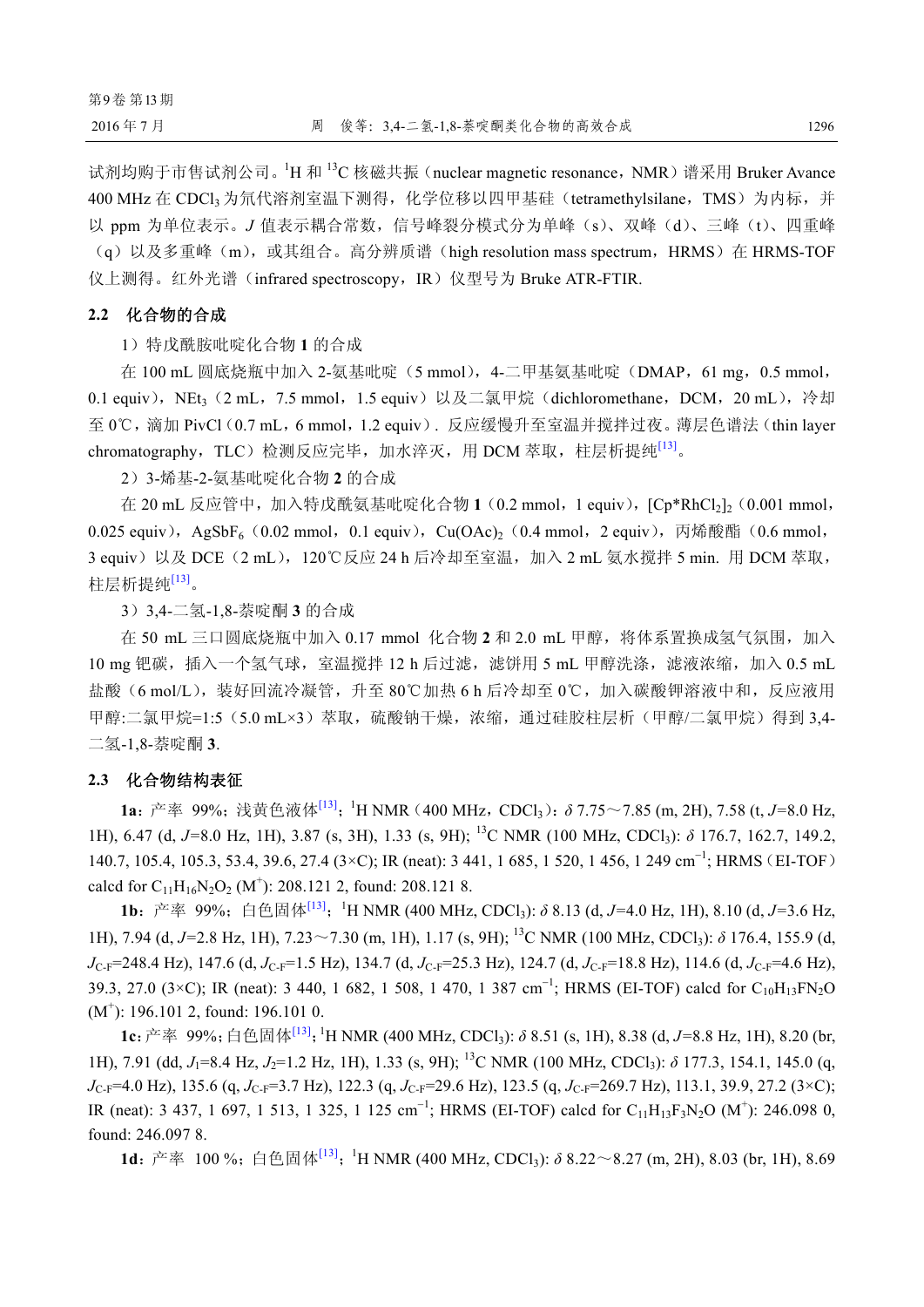(t, *J=*7.8 Hz, 1H), 7.02 (dd, *J*1=7.2 Hz, *J*2=5.6 Hz, 1H), 1.32 (s, 9H); IR (neat): 3 321, 1 685, 1 511, 1 428, 1 300 cm<sup>−</sup><sup>1</sup> .

**1e**: 产率 96 %; 黄色固体<sup>[13]</sup>; <sup>1</sup>H NMR (400 MHz, CDCl<sub>3</sub>): *δ* 7.92 (d, *J*=8.0 Hz, 2H), 7.78 (br, 2H), 7.69 (t, *J=*8.0 Hz, 1H), 1.32 (s, 18H); 13C NMR (100 MHz, CDCl3): *δ* 176.7 (2×C), 149.5 (2×C), 140.7 (2×C), 109.2, 39.7 (2×C), 27.3 (6×C); IR (neat): 3 437, 1 688, 1 586, 1 502, 1 300 cm<sup>-1</sup>; HRMS (EI-TOF) calcd for  $C_{15}H_{23}N_3O_2(M^+)$ : 277.179 0, found: 277.179 3.

**2a**: 产率 85 %; 白色固体<sup>[13]</sup>; <sup>1</sup>H NMR (400 MHz, CDCl3): *δ* 7.81 (d, *J*=8.4 Hz, 1H), 7.58 (br, 1H), 7.44 (d, *J=*15.6 Hz, 1H), 6.62 (d, *J=*8.4 Hz, 1H), 6.23 (d, *J=*15.6 Hz, 1H), 4.20 (q, *J=*7.0 Hz, 2H), 3.89 (s, 3H), 1.36 (s, 9H), 1.28 (t, *J=*7.0 Hz, 3H); 13C NMR (100 MHz, CDCl3): *δ* 177.5, 166.8, 164.1, 147.2, 139.7, 137.8, 117.4, 116.6, 109.0, 60.2, 53.8, 39.5, 27.4 (3×C), 14.1; IR (neat): 3 297, 1 712, 1 690, 1 469, 1 432, 1 311, 1 269, 1 173 cm<sup>-1</sup>; HRMS (EI-TOF) calcd for  $C_{16}H_{22}N_2O_4$  (M<sup>+</sup>): 306.158 0, found: 306.157 7.

**2b**: 产率 78 %; 白色固体<sup>[13]</sup>; <sup>1</sup>H NMR (400 MHz, CDCl<sub>3</sub>): *δ* 8.25 (d, *J*=2.4 Hz, 1H), 7.79 (br, 1H), 7.57  $(dd, J_1=8.2 \text{ Hz}, J_2=3.0 \text{ Hz}, 1\text{ H}), 7.44 \text{ (dd, } J_1=16.0 \text{ Hz}, J_2=1.2 \text{ Hz}, 1\text{ H}), 6.39 \text{ (d, } J=15.6 \text{ Hz}, 1\text{ H}), 4.24 \text{ (g, } J=7.0 \text{ Hz},$ 2H), 1.37 (s, 9H), 1.31 (t, *J=*7.0 Hz, 3H); 13C NMR (100 MHz, CDCl3): *δ* 190.6, 166.0, 157.9 (d, *J*C-F=252.2 Hz), 145.3 (d, *J*<sub>C-F</sub>=2.9 Hz), 138.6 (d, *J*<sub>C-F</sub>=1.6 Hz), 137.2 (d, *J*<sub>C-F</sub>=25.2 Hz), 127.2 (d, *J*<sub>C-F</sub>=4.0 Hz), 121.9 (d, *J*<sub>C-F</sub>=20.5 Hz), 121.2, 60.7, 39.5, 27.4 (3×C), 14.2; IR (neat): 3 299, 1 710, 1 670, 1 492, 1 446, 1 260, 1 178 cm<sup>-1</sup>; HRMS (EI-TOF) calcd for  $C_{15}H_{19}FN_2O_3$  (M<sup>+</sup>): 294.138 0, found: 294.138 2.

**2c**: 产率 78 %; 白色固体<sup>[13]</sup>; <sup>1</sup>H NMR (400 MHz, CDCl<sub>3</sub>): *δ* 8.62 (s, 1H), 8.14 (s, 1H), 7.94 (br, 1H), 7.45 (d, *J=*15.6 Hz, 1H), 6.48 (d, *J=*15.6 Hz, 1H), 4.25 (q, *J=*6.8 Hz, 2H), 1.38 (s, 9H), 1.31 (t, *J=*6.8 Hz, 3H); <sup>13</sup>C NMR (125 MHz, CDCl<sub>3</sub>): δ 177.5, 166.0, 151.9, 145.9 (q, *J*<sub>C-F</sub>=4.1 Hz), 138.6, 133.1 (q, *J*<sub>C-F</sub>=3.4 Hz), 124.6 (q, *J*C-F=29.1 Hz), 124.9, 124.8 (q, *J*C-F=265.4 Hz), 121.3, 60.8, 39.8, 27.4 (3×C), 14.2; IR (neat): 3 309, 1 714, 1 491, 1 314, 1 295, 1 172, 1 135 cm<sup>-1</sup>; HRMS (EI-TOF) calcd for C<sub>16</sub>H<sub>19</sub>F<sub>3</sub>N<sub>2</sub>O<sub>3</sub>(M<sup>+</sup>): 344.134 8, found: 344.134 7.

**2d:** 产率 100 %; 浅黄色液体<sup>[13]</sup>; <sup>1</sup>H NMR (400 MHz, CDCl<sub>3</sub>): *δ* 8.40 (d, *J*=4.0 Hz, 1H), 7.95 (dd, *J*<sub>1</sub>=8.0 Hz, *J*2=1.2 Hz, 1H), 7.90 (br, 1H), 7.50 (d, *J=*16.4 Hz, 1H), 7.22 (dd, *J*1=7.6 Hz, *J*2=4.8 Hz, 1H), 6.41 (d, *J=*16.0 Hz, 1H), 4.24 (q, *J=*6.9 Hz, 2H), 1.37 (s, 9H), 1.31 (t, *J=*7.0 Hz, 3H); 13C NMR (100 MHz, CDCl3): *δ* 177.8, 166.3, 149.5, 149.1, 139.7, 135.6, 125.7, 121.8, 119.8, 60.5, 39.5, 27.4 (3×C), 14.1; IR (neat): 3 328, 1 712, 1 710, 1 504, 1 434, 1 181 cm<sup>-1</sup>; HRMS (EI-TOF) calcd for C<sub>15</sub>H<sub>20</sub>N<sub>2</sub>O<sub>3</sub> (M<sup>+</sup>): 276.147 4, found: 276.147 7.

**2e**: 产率 98 %; 白色固体<sup>[13]</sup>; <sup>1</sup>H NMR (400 MHz, CDCl<sub>3</sub>): *δ* 8.10 (s, 2H), 7.95 (s, 1H), 7.30 (d, *J*=16.4 Hz, 2H), 6.33 (d, *J=*16.4 Hz, 2H), 4.25 (t, *J=*7.0 Hz, 4H), 1.29~1.39 (m, 24H); 13C NMR (100 MHz, CDCl3): *δ* 177.8 (2×C), 166.2 (2×C), 148.7 (2×C), 138.2, 133.3 (2×C), 133.2 (2×C), 121.9 (2×C), 119.1 (2×C), 60.5 (2×C), 39.4 (2×C), 27.2 (6×C), 14.2 (2×C); IR (neat): 3 302, 1 713, 1 673, 1 490, 1 426, 1 308, 1 263, 1 174 cm<sup>-1</sup>; HRMS (EI-TOF) calcd for  $C_{25}H_{35}N_3O_6(M^+)$ : 473.252 6, found: 473.253 0.

**3a**: 产率 90%; 白色固体; <sup>1</sup>H NMR (400 MHz, CDCl3): *δ* 7.99 (br, 1H), 7.35 (d, *J*=8.0 Hz, 1H), 6.36 (d, *J=*8.0 Hz, 1H), 3.85 (s, 3H), 2.85 (t, *J=*7.6 Hz, 2H), 2.64 (t, *J=*7.8 Hz, 2H); 13C NMR (100 MHz, CDCl3): *δ* 171.5, 162.7, 148.2, 138.8, 109.2, 104.1, 53.6, 30.8, 23.0; HRMS (EI-TOF) calcd for C<sub>9</sub>H<sub>10</sub>N<sub>2</sub>O<sub>2</sub> (M<sup>+</sup>): 178.074 2, found: 178.074 2.

**3b**: 产率 90%; 白色固体; <sup>1</sup>H NMR (400 MHz, DMSO-d<sub>6</sub>): *δ* 10.51 (br, 1H), 8.07 (dd, *J*<sub>1</sub>=4.2 Hz, *J*<sub>2</sub>=0.4 Hz, 1H), 7.57~7.62 (m, 1H), 2.89 (t, *J=*7.6 Hz, 2H), 2.47~2.51 (m, 2 H); 13C NMR (100 MHz, DMSO-d6): *δ* 171.7, 156.3 (d, *J*<sub>C-F</sub>=244.1 Hz), 149.1 (d, *J*<sub>C-F</sub>=2.5 Hz), 133.6 (d, *J*<sub>C-F</sub>=24.7 Hz), 124.5 (d, *J*<sub>C-F</sub>=20.6 Hz), 121.7 (d,  $J_{\text{C-F}}$ =4.6 Hz), 30.6, 24.3; HRMS (EI-TOF) calcd for C<sub>8</sub>H<sub>7</sub>FN<sub>2</sub>O (M<sup>+</sup>): 166.054 2, found: 166.055 0.